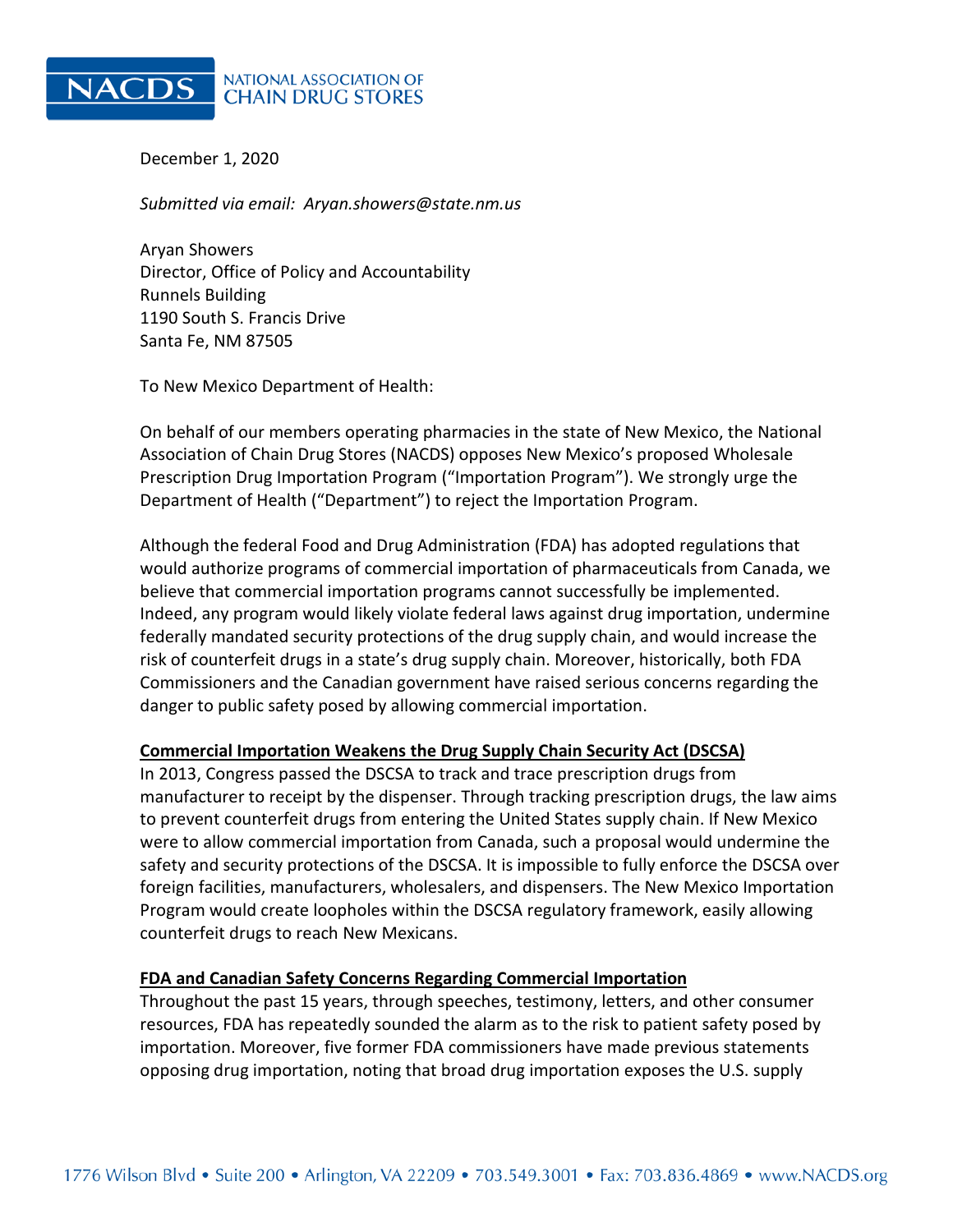chain to foreign counterfeit drugs.<sup>[1,](#page-1-0)[2](#page-1-1)</sup> The Canadian government also shares the FDA's concerns.[3](#page-1-2) The New Mexico Importation Program would ignore the serious safety concerns repeatedly raised by Canada and the federal government.

## **Drug Supply Chain Integrity Issues**

A state importation scheme must assure that imported drug products are not counterfeit or diverted. Otherwise, with counterfeit drugs, people will get sick and potentially die. According to the World Health Organization, 10% of drugs worldwide are counterfeit, so the risk of illness and death is very real.<sup>[4](#page-1-3)</sup> Even if products are thought to be from a particular country that has high manufacturing or quality standards, the products may in fact be diverted, through Canada, from a country that does not. The New Mexico Importation Program will generate "black markets" for pharmaceuticals, raising serious questions about the quality of these drugs.

## **The Lack of an Adequate, Consistent, and Safe Supply of Foreign Drugs**

There are questions of whether international sources of pharmaceutical supply will be adequate and consistently reliable, as well as safe. The New Mexico Importation Program could provide only a sporadic supply of international drug products. Moreover, imported drugs from Canada and elsewhere would pose safety concerns as drug products sold abroad – albeit containing the same active pharmaceutical ingredients as those sold here – often have different shapes, sizes, colors, and even trade names. They can be made with different inactive ingredients, while some are sold in different doses because the patients in other countries have different dose-response relationships. Introducing different-looking foreign pharmaceutical products into the U.S. system will confuse patients and health professionals. The lack of stability and clarity places patient safety at risk.

Since New Mexico would contract with entities in a foreign country, the State would have no authority or ability to ensure that a particular entity is a legitimate business and is not dealing in counterfeit drugs. Moreover, patients would have no legal recourse if harm does occur.

# **Publicly Shaming Non-participating Pharmacies**

Particularly troubling is the proposal for state and health plans to inform enrollees and residents about which pharmacies were not dispensing imported medications so patients

<span id="page-1-0"></span><sup>1</sup> Gottlieb, Scott; *"*What Trump Should Have Said on Drug Prices*;" Forbes*; March 04, 2016. https://www.forbes.com/sites/scottgottlieb/2016/03/04/why-trump-is-wrong-on-drugprices/#540c85a92e74.

<span id="page-1-1"></span><sup>&</sup>lt;sup>2</sup> Califf, R.M., Hamburg, M.B., McClellan, M. & Von Eschenbach, A. (March 2017); Open letter to members of Congress.

<span id="page-1-2"></span><sup>&</sup>lt;sup>3</sup> HHS Task Force Report citing Letter from Diane C. Gorman, Assistant Deputy Minister, Health Canada, to Richard H. Carmona, U.S. Surgeon General, pg. 60-61. June 1, 2004.

<span id="page-1-3"></span><sup>4</sup> World Health Organization (WHO); "Counterfeit medicines: an update on estimates"; *Geneva: WHO International Medical Products Anti-Counterfeiting Task Force* (2006).